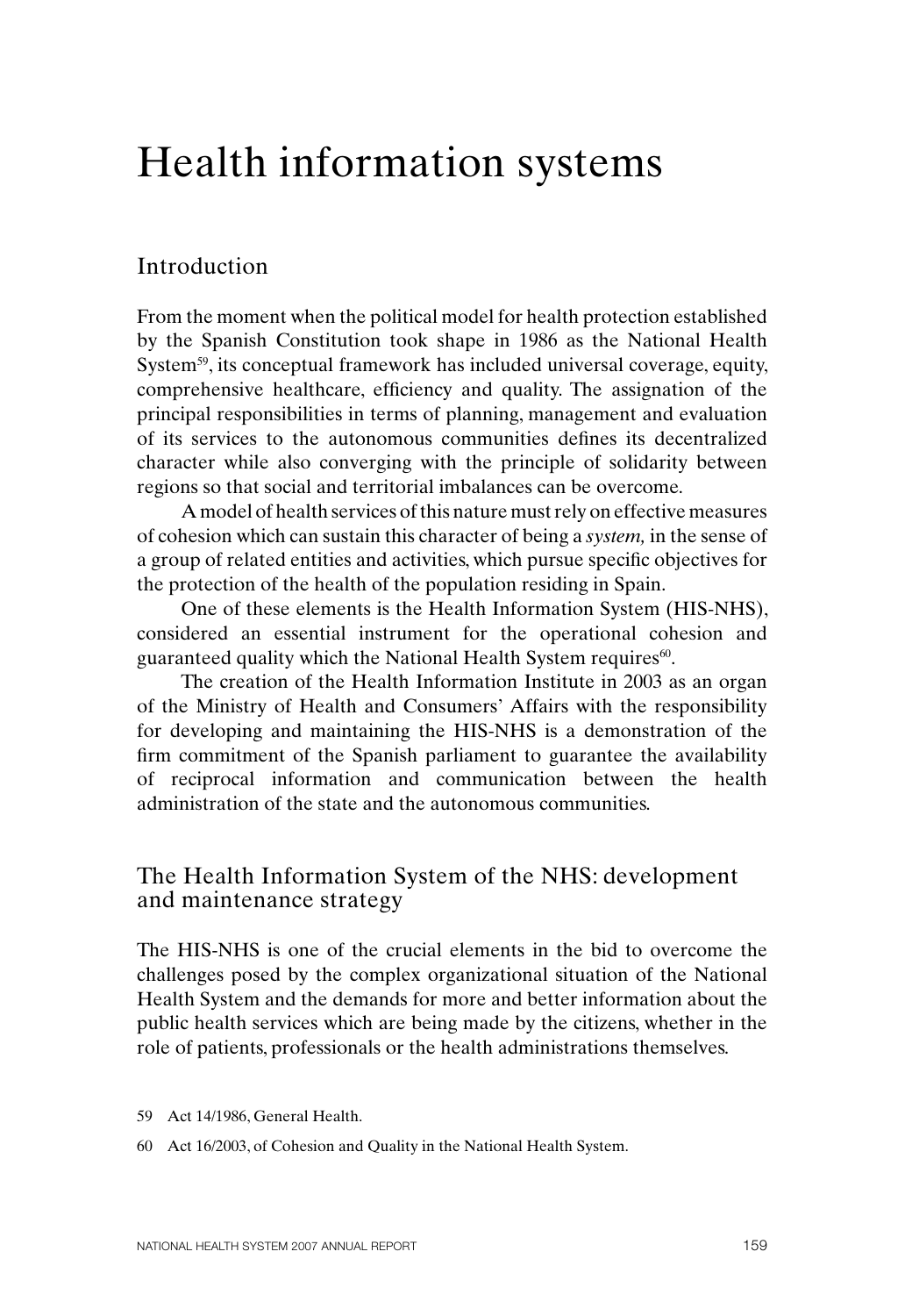This was the wording under which its construction was begun in 2004 on the foundation of unquestionable technical credibility and neutrality within the National Health System. Its acceptance among the users of the service could only be obtained by means of enormous input from the generators and users of the information in its development, and a permanent effort towards transparency.

Obviously the HIS-NHS had to be loaded with data, taking advantage of the existing health statistics which provided a wealth of information about the level of health, resources, activities, expenditure and some results. However, these were all organized, in essence, as a descriptive repertoire of statistical operations which were independent of each other. While they did provide a lot of useful data, there were serious limitations when it came to evaluating the objectives of the National Health System.

For this reason it was felt that the HIS-NHS should evolve towards the handling of information rather than the handling of data, and it would then generate the facts that the different clients required: in first place, the public which is constantly better informed and more demanding as regards its health and which has increased expectations of the quality of the services; secondly there are the medical personnel who are more and more involved in the management of resources and committed to making scientific advances available as far as resources allow; and finally the health authorities who, in a context of limited resources, have to juggle efficiency and quality with the aim of achieving a good level of health and satisfy the expectations of the public and the professionals.

In keeping with this purpose, the strategy for developing the HIS-NHS, which was presented to the Interterritorial Board by the Institute of Health Information in 2004, was founded on the management of content from the viewpoint of a comprehensive healthcare service, making information available on the protected population, services and standards, human and material resources, activities undertaken, pharmacy and health products, financing, results obtained and the expectations and opinions of the public.

To achieve all this and to redirect the existing statistics so that this information could be incorporated, new statistics would be needed to cover the information that was lacking. This was the case in primary care, specialized outpatient care or the mental health of the population, among others.

Other criteria established for the development of the HIS-NHS were the use of explicit methods which offered technical rigour and enabled the distribution of reliable, appropriate, up-to-date information to meet the needs of the different users.

Even so, the indispensable requirement for reaching these goals lay in engaging the real involvement of the agents of the Health System in the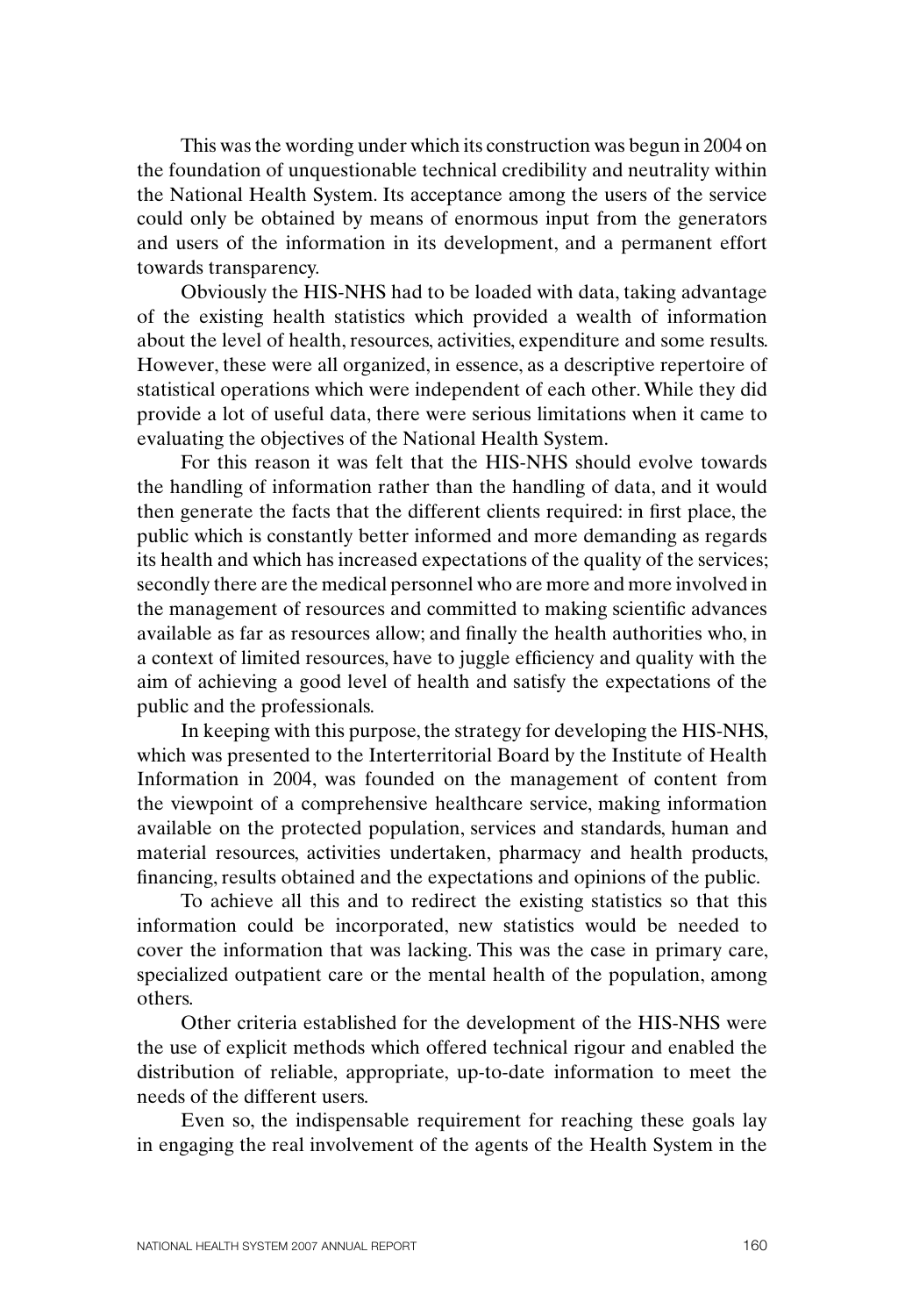process. To achieve this, the Ministry of Health and Consumers' Affairs and the autonomous communities have worked closely together in the development of the HIS-NHS. The Sub-committee on Information Systems, which is made up of the representatives of the Ministry and the Health Departments with responsibilities in this area, is the development forum to update and advance the existing information systems and discuss proposals for the improvement of information, although these are always submitted to the Interterritorial Board for approval.

# The Health Information System of the National Health System in 2007 (HIS-NHS)

The situation in 2007 reveals considerable advances in the quality, quantity and relevance of the information available on health and the health service in Spain.

The series of improvements which have been applied to the existing health statistics and the opening of new sub-systems of information, a term which is intended to go beyond the limited concept of *statistics,* reveal a panorama which can be considered optimistic.

The processes of obtaining and analysing the information

Our knowledge of the characteristics and distribution of morbidity perceived by the Spanish population and other health-related habits and behaviour have improved and been brought up-to-date in 2007 through the *National Health Survey* which was carried out in 2006<sup>61</sup>. It also explores the ways in which the population uses the health services, and relates all these characteristics to each other and a series of personal, demographic and territorial variables.

This survey, which the Ministry of Health and Consumers' Affairs began in 1987, had maintained a stable range of content over the years, but the transformations in terms of health protection, service provision, epidemiological patterns, technology and other factors, prompted the survey to adapt to the new circumstances in health and in society. To achieve this, it was decided to review and update some of the aspects of the survey without interrupting its historical progression. A priority in this review has been to reinforce the survey as an instrument for the detection and measurement

<sup>61</sup> The National Health Survey is carried out by the Ministry of Health and Consumers' Affairs, dates from 1987 and is produced with the collaboration of the National Statistics Institute.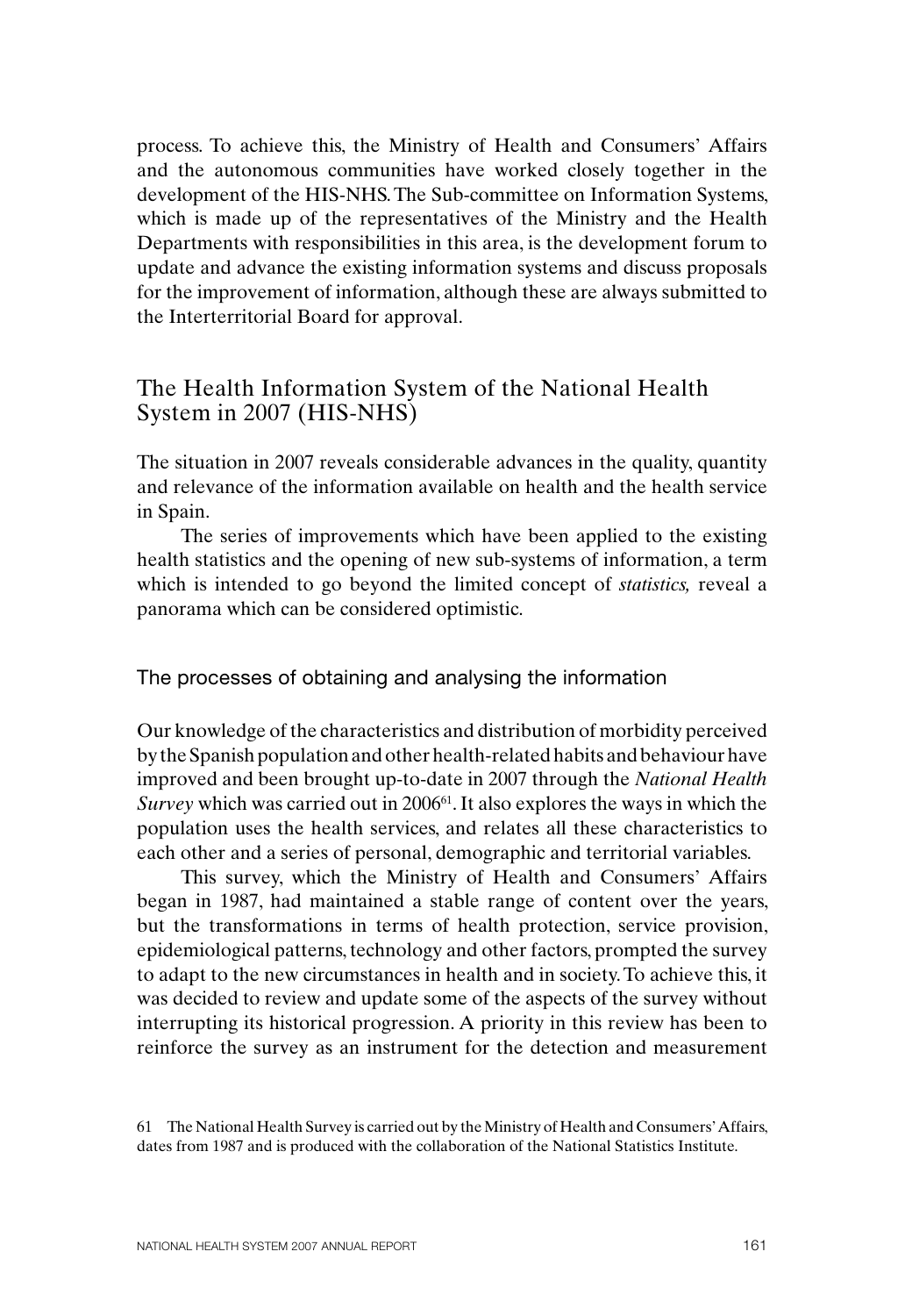of health inequalities, especially in relation with gender and social class. It also incorporated dimensions which have not previously been explored in relation with public health, as in the case of mental health, and the determinants of health in relation with the physical and social environment. Similarly, there has been a reformulation of certain questions to begin the process of adapting the survey to the requirements of the European Health Survey Project. Other sections of this report show some of the results of this survey.

The years 2006 and 2007 have seen the start of the *Primary Care Information System* (SIAP) which covers the resources and services available, and the organization of these. A catalogue of primary care centres has been drawn up and the criteria for collecting data at this first level of care have been agreed with the autonomous communities, to become available in 2008. The time frame in which this information system should reach its stage of maximum development is estimated to be in four years, and one of its principle landmarks is the analysis of the care process. The computerisation of medical records, with standard criteria for using the content, is considered to be a tool which facilitates this project.

The information system for *waiting lists* (HIS-WL) went into operation in 2004 with the information on surgical waiting lists from 2003. It therefore had five years of data consisting of nine readings at six-monthly intervals, the coherence and stability of which supports the appropriateness of the methodology employed.

The autonomous communities have made a significant effort to improve their information systems, applying a common methodology which enables them to obtain figures for the National Health System through aggregation and handling of compatible data. Obtaining this information for the whole country can be considered an achievement, because despite the concern that most of the health systems which resemble ours have shown over their waiting lists, very few of them have managed to obtain and publish this data on a national scale. If, as in the case of Spain, the country has also engaged upon the complete decentralization of its health services, achieving this level of detail is an immense source of satisfaction for the possibilities it affords for improvements and transparency in the public service.

The publication of this information is carried out in accordance with the terms agreed by the Interterritorial Board of the National Health System. The Ministry of Health and Consumers' Affairs releases the aggregate figures for the national level and each autonomous community takes responsibility for publishing the information which refers to its own territory.

Since January 2005, the Ministry of Health and Consumers' Affairs also has a system necessary for compiling and handling the data on waiting lists provided by *external consultants and diagnostic tests.*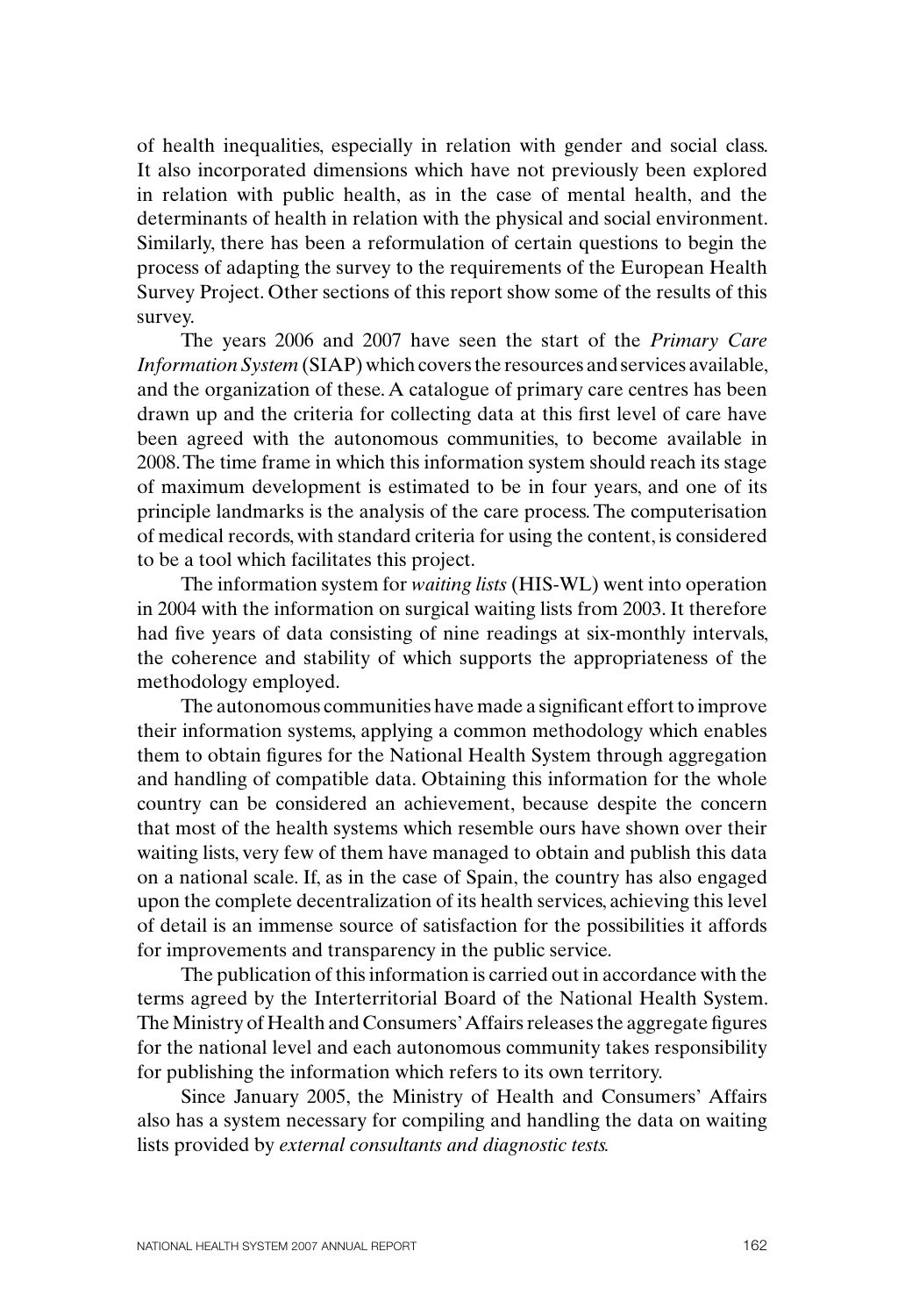With reference to external consultants, while not all the autonomous communities possess this system of information, it has been possible since December 2006 to offer an approximation of the situation in the National Health System as a whole based on its larger numbers, drawn from the data provided by the 15 health departments. As regards the diagnostic tests, although the data from 13 health services have been collected, it is not possible to offer information on the indicators with sufficient guarantees of reliability, given the variability of this data and indicators among the autonomous communities and the different level of precision of these.

It is therefore necessary in the case of these two sub-systems to complete their development and improve the base of the information systems which the autonomous communities use in creating these statistics.

Work has been done on extending the range of the *minimum basic data set (MBDS)* to include hospital admissions, both in terms of other services (outpatient care for day surgery and day hospital), and other types of centres so that all activity, whether public or private, can be included. In both cases, the availability of data is very far advanced (table 57).

The new model and the axes for the analysis of hospital admissions in the NHS are currently in development. They combine a series of operational and quality indicators for hospitals based on data contained in the admissions register (MBDS). An application in a web page enables consultation of the results and adjustments for the variables and references points for improved performance.

A pilot scheme for the establishment of new statistics in medical institutions with inpatient facilities (ESCRI) is also under way which will provide information on structure, activity and expenses in Spanish hospitals, created in consensus with the autonomous communities and statistics users. The objective is to adapt the contents to the new models of organization. The new variables to be analysed have been prepared for both hospitals and centres for specialised care.

The *National Death Index* (NDI) was set up in 2006 and contains the personal data of each and every death included in the civil registers across the country from 1987 to the present, which means there are 7 million entries at the disposition of the health sector.

Its purpose is to provide data for the information systems used to deal with patient management, health administration and control, maintenance of data on diseases, public health monitoring, obtaining statistics and the carrying out of epidemiological studies or medical research.

The personal data included in the NDI can be released, for the purposes mentioned previously, to public health centres or establishments which provide treatments, public health administrations and public research centres. It should be noted that they contain no information relating to the cause of death, which may limit their usefulness in some studies.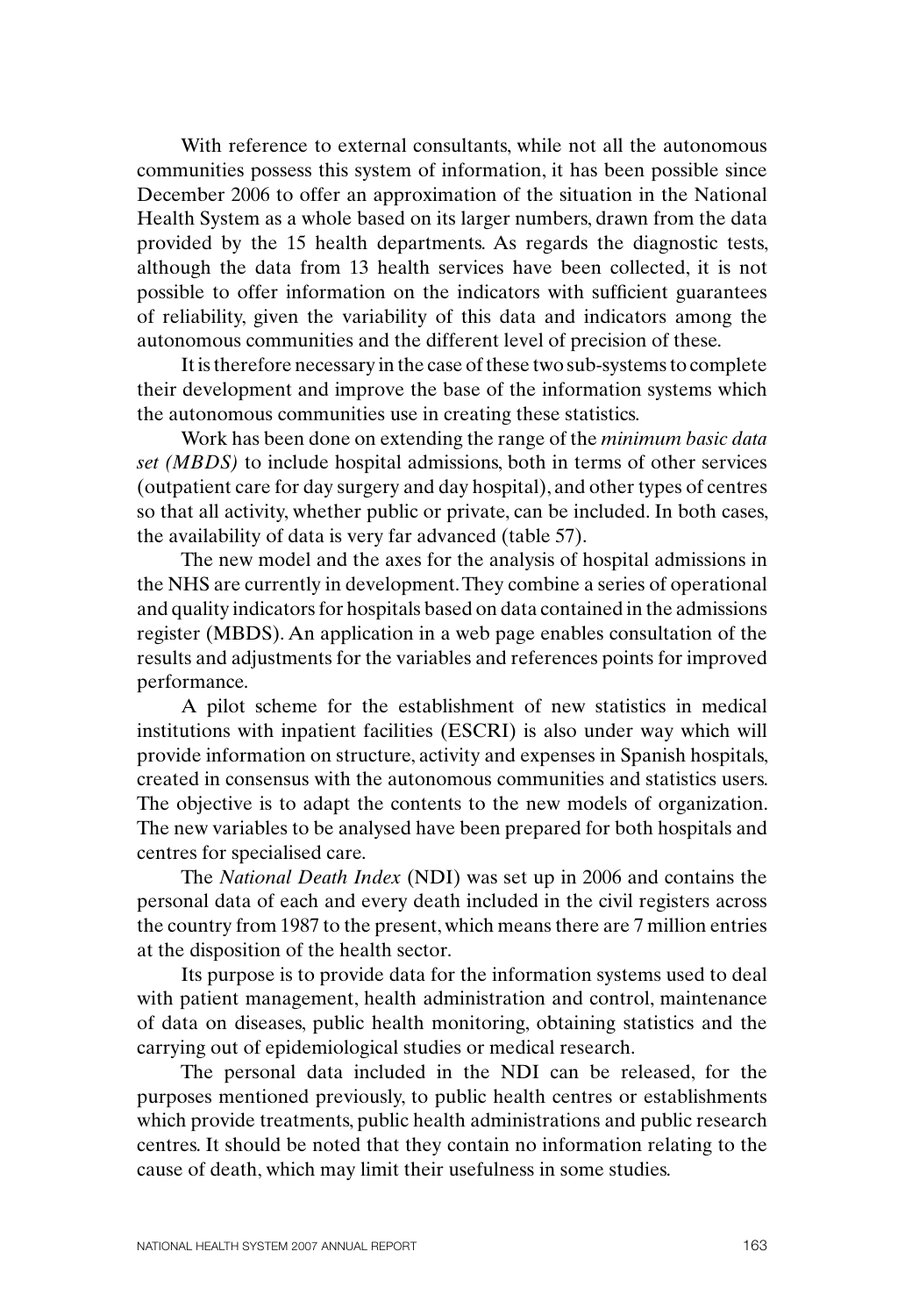| 71. Odušeš or nospitanšation in the National Health Oystem, Zo                                                         |            |           |            |           |  |
|------------------------------------------------------------------------------------------------------------------------|------------|-----------|------------|-----------|--|
| Chapter                                                                                                                | Women      |           | Men        |           |  |
|                                                                                                                        | Percentage | Cases     | Percentage | Cases     |  |
| Infectious diseases and parasites                                                                                      | 1.57       | 30,028    | 2.62       | 43,775    |  |
| Neoplasia                                                                                                              | 8.05       | 154,301   | 10.43      | 174,519   |  |
| <b>Endocrine, Nutrition and Metabolic</b><br>disorders, and Immune system disorders                                    | 1.93       | 36,998    | 1.62       | 27,151    |  |
| Diseases of the blood and haematopoietic<br>organs                                                                     | 0.96       | 18,346    | 1.00       | 16,817    |  |
| <b>Mental disease</b>                                                                                                  | 1.75       | 33,612    | 2.46       | 41,241    |  |
| Disorders of the nervous system and sense<br>organs                                                                    | 2.98       | 57,026    | 3.34       | 55,901    |  |
| Diseases of the circulatory system                                                                                     | 11.13      | 213,159   | 16.77      | 280,644   |  |
| Diseases of respiratory system                                                                                         | 7.94       | 152,182   | 14.42      | 241,295   |  |
| Diseases of the digestive system                                                                                       | 9.67       | 185,343   | 14.77      | 247,148   |  |
| Diseases of the genitourinary system                                                                                   | 6.18       | 118,368   | 5.45       | 91,196    |  |
| Complications in pregnancy, birth and<br>post-natal period                                                             | 25.87      | 495,626   |            |           |  |
| Diseases of the skin and subcutaneous<br>tissues                                                                       | 0.84       | 16,017    | 1.19       | 19,963    |  |
| Diseases of the muscular and skeletal<br>apparatus and of the connective tissue                                        | 5.42       | 103,750   | 4.74       | 79,387    |  |
| <b>Congenital anomalies</b>                                                                                            | 0.69       | 13,193    | 1.16       | 19,382    |  |
| Conditions originating in the perinatal<br>period                                                                      | 1.45       | 27,853    | 2.04       | 34,075    |  |
| Poorly defined symptoms, signs and<br>conditions                                                                       | 3.57       | 68,451    | 5.06       | 84,660    |  |
| Injuries and intoxications                                                                                             | 7.11       | 136,248   | 9.38       | 156,973   |  |
| Annex: supplementary classification of<br>factors influencing conditions of health and<br>contact with health services | 2.36       | 45,248    | 2.88       | 48,200    |  |
| <b>Others</b>                                                                                                          | 0.52       | 10,042    | 0.68       | 11,344    |  |
| Total                                                                                                                  |            | 1,915,791 |            | 1,673,671 |  |

## TABLE 57. **Causes of hospitalisation in the National Health System, 2007**

For the sake of these statistics, the National Health System includes public hospitals, hospitals in the network of public use and hospitals with substitute contracts Psychiatric hospitals and long-stay hospitals are excluded.

Source: Ministry of Health and Consumers' Affairs. Register of Hospital Admissions (MBDS), 2006.

The *Health barometer,* an annual nationwide study, reveals the opinion that the general public holds on health services. The conclusions are of great interest in establishing the priorities of the health administrations and in creating the corresponding health policies.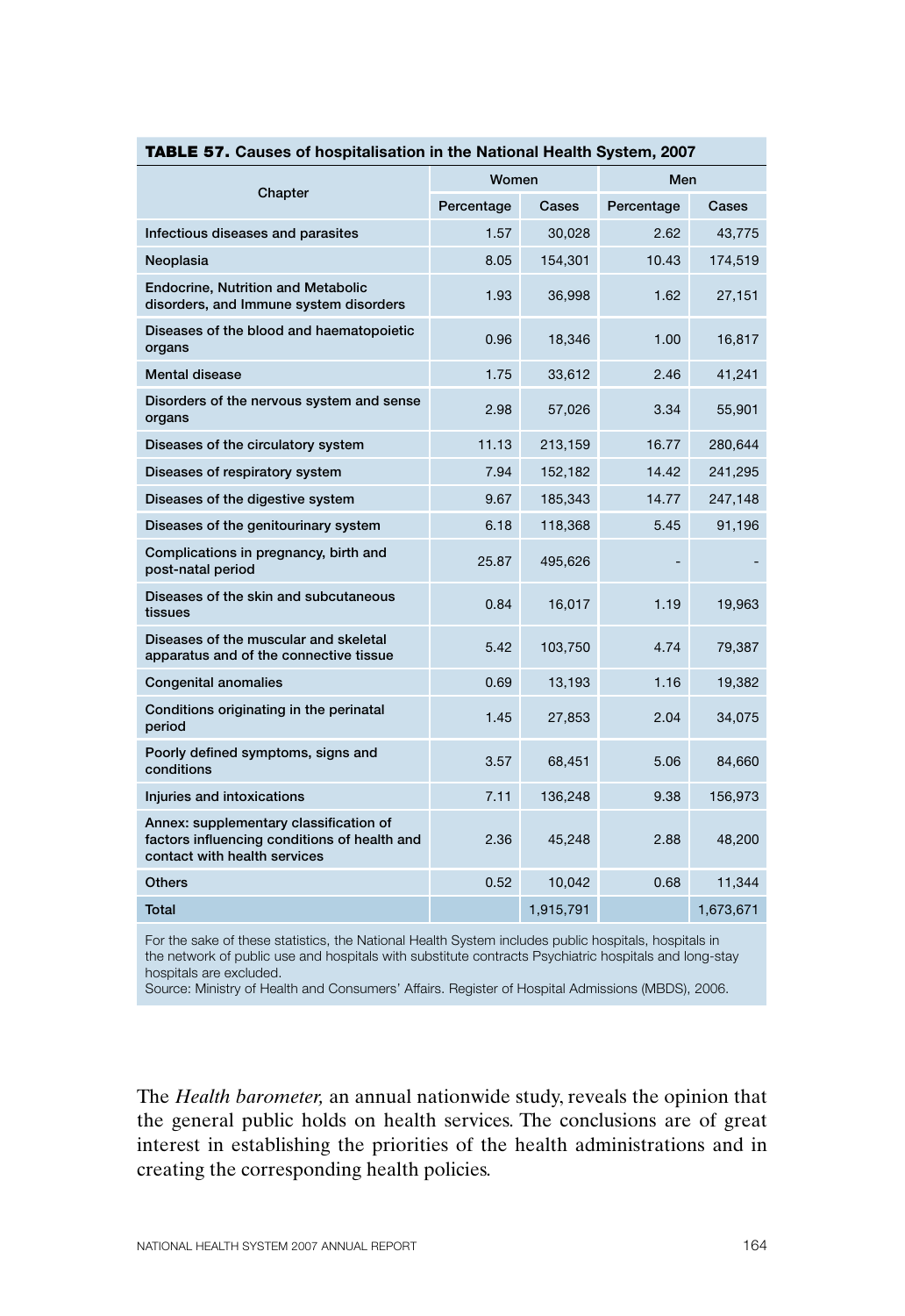The Barometer has a permanent section on the operation of the system which is repeated in each edition of the survey, and a variable part which is aimed at exploring questions of current concern. The 2007 edition explored the level of confidence in the work of the health professionals and an evaluation of the errors related with health services. There has also been an investigation into the use of services in autonomous communities other than one's own and the opportunity to have access to clinical information from any point within the health system.

The results of 2007, in general, reflect a positive opinion as regards the different elements that form part of the analysis every year, the evaluation of the operation of the system, evaluation of the public health services in primary care and outpatient treatment for specialised care and hospitalisation, waiting lists and the rational use of medicines.

67.4% of the general public are of the opinion that the National Health System functions correctly; only 4.7% feel that it should be completely overhauled. Almost 27% of the public think that some important changes are needed in order for the system to improve (table 58).

| <b>TABLE 58.</b> The general public and the health service, 2007     |          |  |  |
|----------------------------------------------------------------------|----------|--|--|
| Positive opinion                                                     | 67.4 %   |  |  |
| Needs fundamental changes                                            | 26.9 %   |  |  |
| Needs complete overhaul                                              | 4.7 %    |  |  |
| <b>NC</b>                                                            | $1.1 \%$ |  |  |
| NC No Commont From the Ministry of Hoalth and Consumers' Affairs CIS |          |  |  |

NC, No Comment. From the Ministry of Health and Consumers' Affairs-CIS. Data extracted from the health barometer 2007.

As regards the changes that have occurred in the last five years in the services rendered by the NHS, the most common opinion expressed in 2007 was that primary care, outpatient care and hospitalisation have all improved (table 59).

| <b>TABLE 59.</b> Opinion on the evolution of services, 2007 |                            |                     |  |  |  |
|-------------------------------------------------------------|----------------------------|---------------------|--|--|--|
| Primary care (%)                                            | External consultations (%) | Hospitalisation (%) |  |  |  |
| 47.4                                                        | 40.5                       | 42.3                |  |  |  |
| 40.3                                                        | 41.1                       | 39.8                |  |  |  |
| 5.9                                                         | 6.9                        | 6.4                 |  |  |  |
| 6.4                                                         | 11.4                       | 11.4                |  |  |  |
|                                                             |                            |                     |  |  |  |

NC, No Comment From the Ministry of Health and Consumers' Affairs-CIS. Data extracted from the health barometer 2007.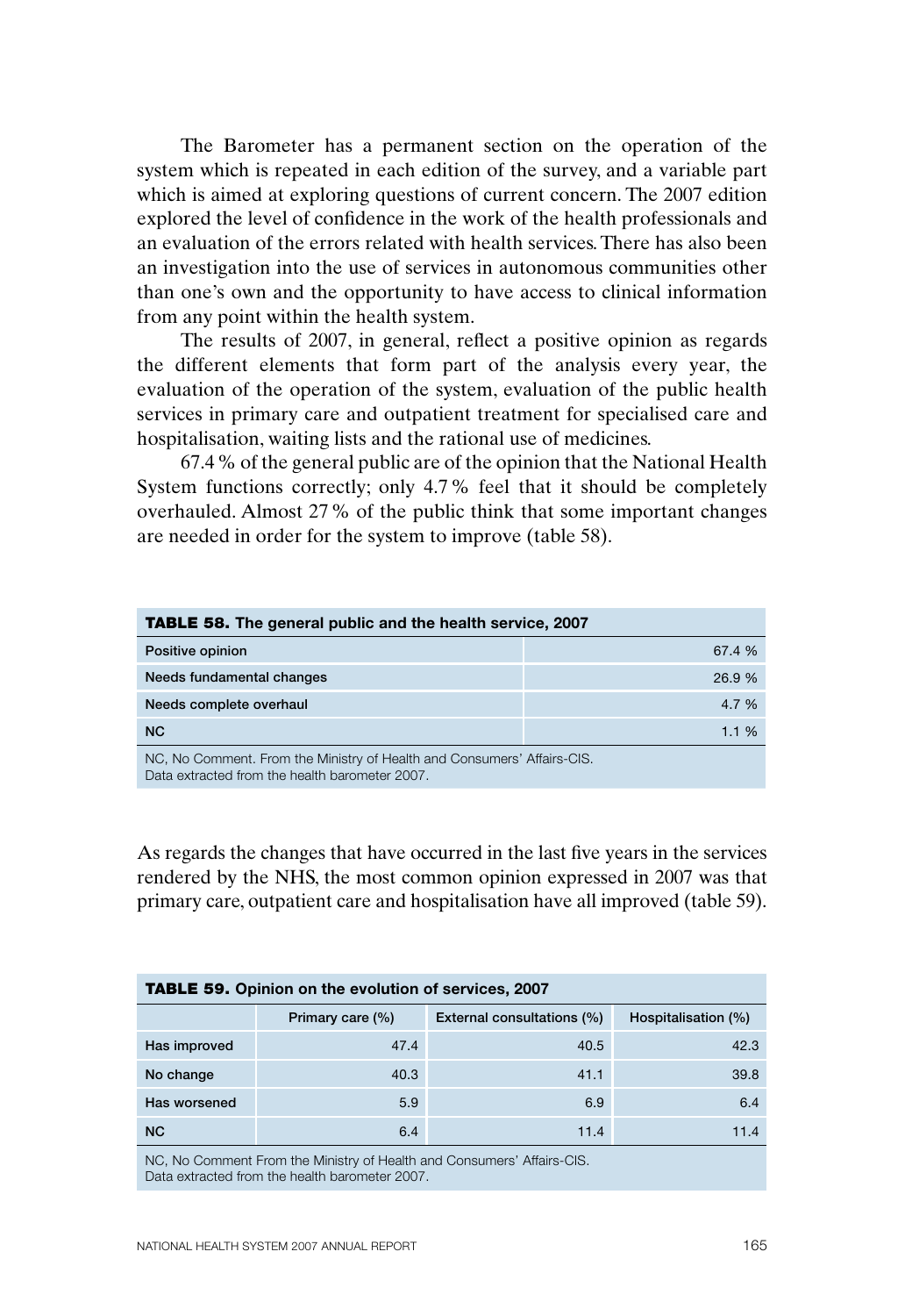### Associating information

The construction of the *key indicators of the National Health System* during 2006 and their presentation before the Interterritorial Board in December 2007 has been one of the most notable achievements of the HIS-NHS as it represents the first prioritised data set which includes the aspects held to be most relevant for health and the Spanish health system.

The first project for the integration of indicators was based on 4 main subjects of analysis: population, health conditions, determinants and the health system, with the latter including the aspects of accessibility, resources, use, quality and results of care.

The *selection of indicators* has been carried out by consensus between the health administrations represented in the *Interterritorial Board of the National Health System,* which approved an initial list of 110 indicators in its plenary session in March 2007. In the full session of the Interterritorial Board of the  $12<sup>th</sup>$  of December 2007, the first database was delivered to the heads of the health departments of the autonomous communities.

The methodological framework of reference was the ECHI (European Community Health Indicators) project of the European Commission. The indicators were related to *population,* the *state of health and its determinants,*  the availability of *resources,* the *activity, quality, cost* and *public satisfaction.*

It included widely used indicators, both in our own system and in those of neighbouring countries, and indicators aligned with the proposed lines of work that different international organisms were developing (Eurostat, DG Sanco [General Management of Health and Protection of the Consumer], WHO and OECD). Indicators derived from the health strategies of the NHS approved by the Interterritorial Board were also included.

As its general criteria, the data was *available in aggregate form for the whole NHS* and *broken down for each autonomous community.* It is a rule now that the gender perspective must also be included in the construction of the indicators.

The database which was built for the distribution of the data uses a software application of the WHO which has been adapted for Spain. The data proceeds, in every instance, from *official sources of statistics.* 

## Plan for access to the data and distribution of the information

The application of the principles of transparency, accessibility and quality to the Information System of the National Health System means that the data and information collected and prepared by the Ministry of Health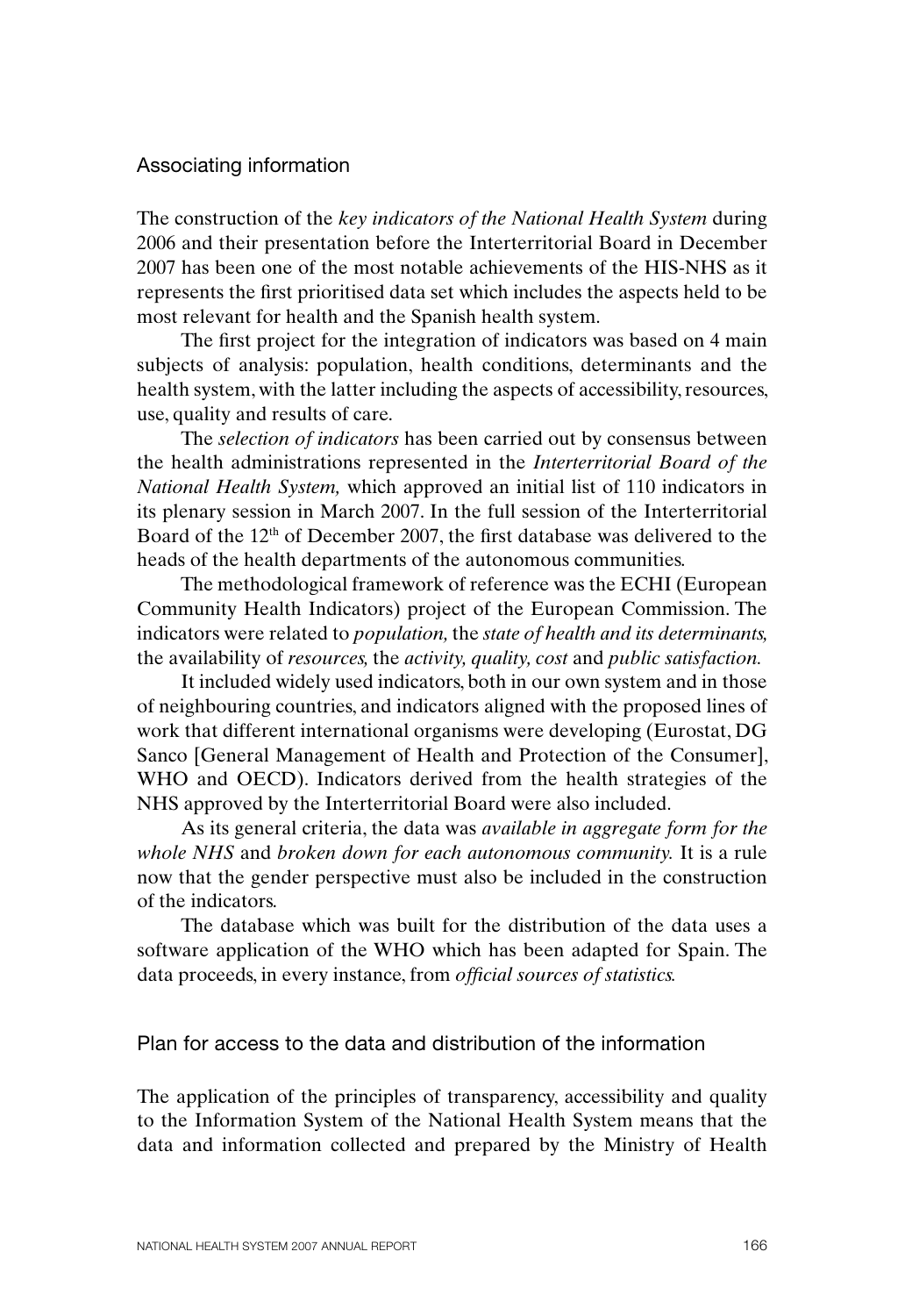and Consumers' Affairs are published regularly and at established times, ensuring that there is minimal lag between their production and distribution, using provisional data and information, keeping to public timetables and the most appropriate formats which will permit their integration, study and analysis.

A calendar has been created on the web page of the Ministry which publicizes the forecasts and important dates in the *publishing of data.* There is a channel of communication permanently open for consultation and messages on these subjects via email.

The following documents have been placed at the public's disposal in 2007:

- An update of the series Death by cause. Spain and Autonomous Communities, 1981-2004.
- Register of Hospital Admissions, NHS. Weight of the Diagnosis Groups. 2005
- National results of the Statistics for Medical Institutions with Inpatient Facilities (ESCRI), 2005.
- National results and by autonomous community of the Statistics for Medical Institutions with Inpatient Facilities (ESCRI), (publication online of the final results).
- Register of Hospital Admissions, NHS. National Regulation 2006.
- National Hospital Catalogue, 2007.
- Catalogue of primary care centres, 2007
- Update of the series on resources and population of the SIAP, 2004-2006.
- Update of the operational reports SIAP, 2006.
- Surgical waiting lists and for outpatient care at the  $31<sup>st</sup>$  of December 2006.
- Surgical waiting lists and for outpatient care at the  $30<sup>th</sup>$  of June 2007.
- Public health spending statistics, 2005 (advance).
- Health barometer 2006
- • Health barometer. Historic series, main variables, 1995-2006.
- National Death Index, updated to the 1<sup>st</sup> of October 2007.
- • Maintenance of the consultation application for the electronic publication of CIE-9-MC,  $5<sup>th</sup>$  edition.
- National Health Survey in Spain 2006-2007. National results and by autonomous community.
- Analysis of health spending in Spain. Working group on public health spending. Ministry of Economy and Finance, Ministry of Health and autonomous communities.
- • Code Bulletin 27.Addendum for 2008.Technical Unit of CIE-9-MC.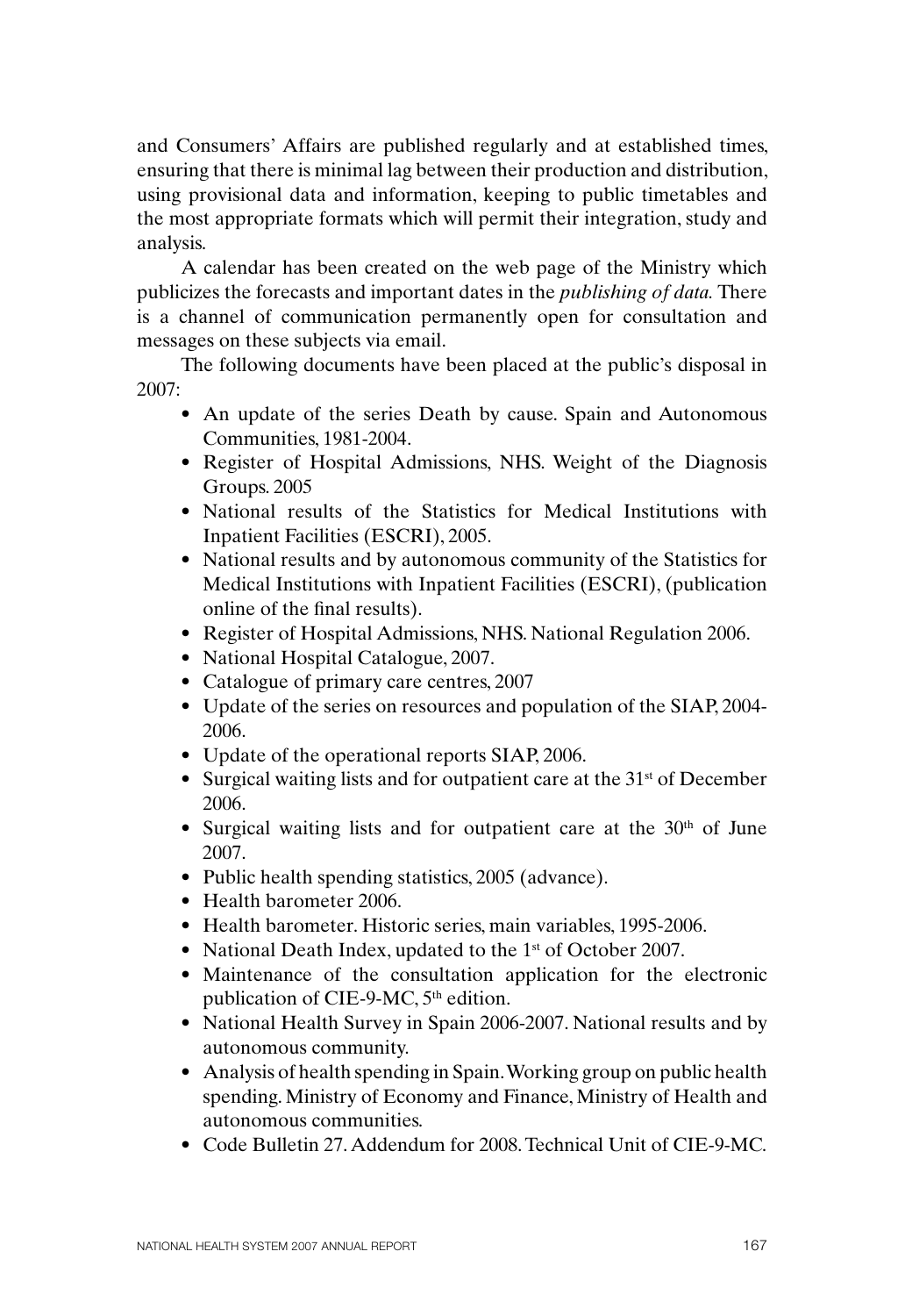To *improve care for the public and specialist users* it is also possible to receive free of charge, on demand, the general information and exploitation of data and information which the Ministry of Health and Consumers' Affairs produces.

All requests received through any media (in person, telephone, fax, post or email) are always answered from the email address: informacionsanitaria@msc.es

The collection of data provided by the health services of the autonomous communities, the Ministry of Health and Consumers' Affairs and other sources, whether national or international, represent significant added value when they share a logical and structured format. It provides us with a "bank" of data for the field of healthcare which has enormous potential for research and analysis.

The supply of all this *microdata* which is freely available for research through download from the web page of the Ministry of Health is one of the objectives which the Institute of Health Information has been working on, and it is expected that the data from the National Health Survey, the specialised care information system and the health barometer can be accessed directly in 2008. As has already been described, direct access to the National Death Index is available in controlled conditions only for public organisms and institutions.

The compliance with the calendars for release, publication in appropriate physical media, systematic response to the needs of the users and direct access to files of microdata are priorities. The optimisation of these processes and storage of the bank of data of the NHS in a central deposit, as has been indicated above, and the corresponding development of tools for the web page for interactive consultations are also transcendental elements.

Collaboration with international organisms

The presence and the image of the Spanish National Health System in the area of international health information has been strengthened in recent years through the annual update and improvement of the Eurostat, WHO and OECD databases, along with the corresponding metadata which improves the capacity for interpretation and comparisons. The Institute of Health Information is an active participant in the meetings of the DG Sanco Network of Authorities Responsible for Information Systems, the health group of the OECD and the area of social and health statistics of Eurostat.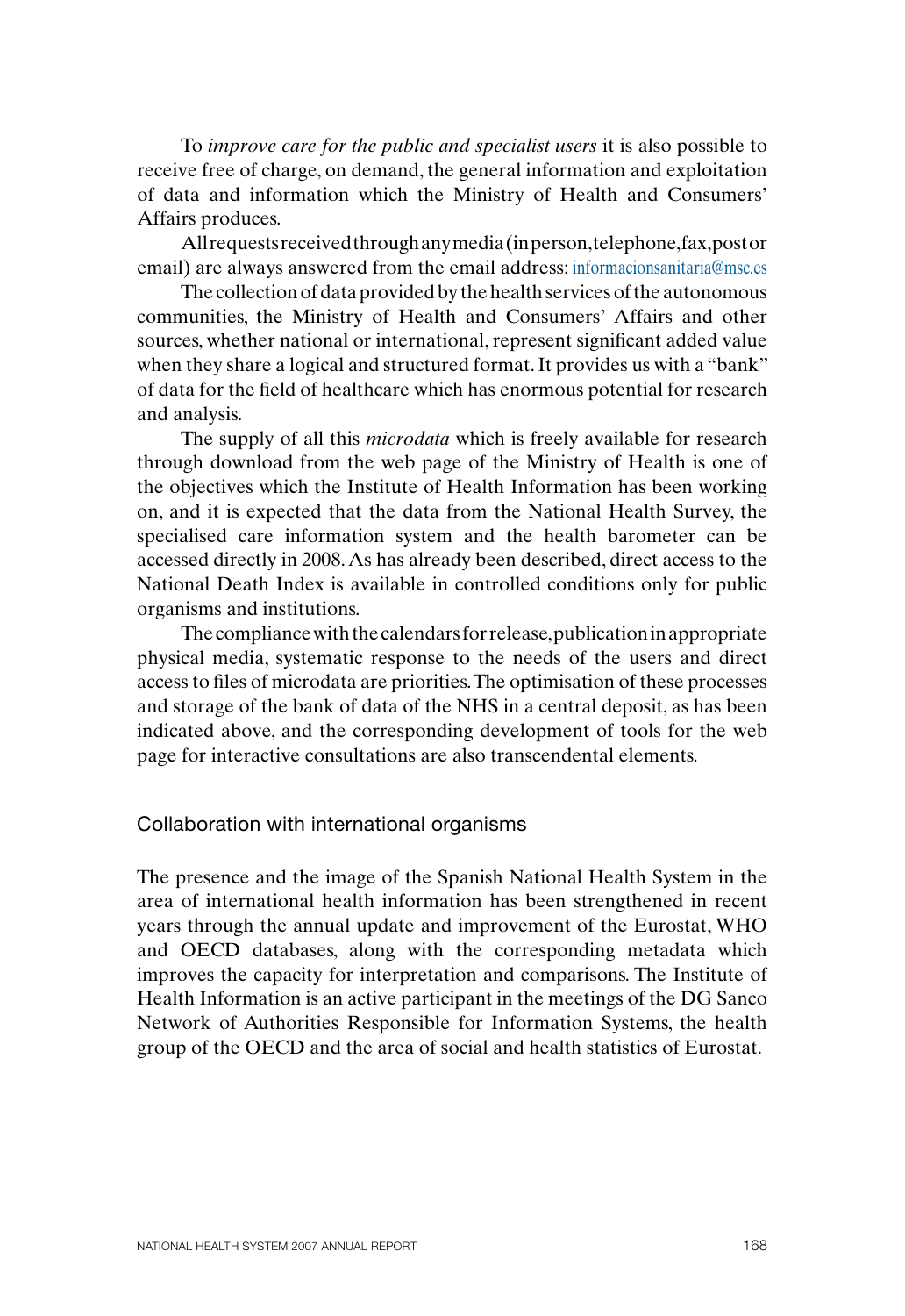### Dynamic information

Besides what has been conceived carefully as the Information System of the NHS, it is engaged in another area of activity that goes beyond the mere statistical function of the former.

It is the standardisation, management and exchange of information vital for the development of the activity of the NHS, such as the identification of users and regulated access to clinical information.

For the first of these, the correct identification of each person, there is a *database of the population covered by the National Health System.* This database combines the different databases of the individual health card from the autonomous communities and is an instrument of administrative data exchange and insurance management of use across all the health services. It is a guarantee for the citizens that they can receive treatment from the NHS in all areas.

Each autonomous community is responsible for handling the entries in this shared database, which also contains data from Social Security and the Ministry of Justice.

Thirteen autonomous communities and Ingesa (Ceuta and Melilla) use this system at present. Andalusia and the Valencian Community are in the testing stage, Catalonia in the pre-testing stage and the Basque Country began to work on its incorporation in June 2007.

It is expected that all of the autonomous communities will be able to exchange data from their health cards through this tool in 2008 and the first quarter of 2009.

As regards the *access to clinical information,* a model to permit interoperational capacity between different health establishments of the NHS has been agreed and designed during 2007 which will allow any citizen to access their clinical information when they require attention. This will have a positive effect on the quality of healthcare, on the work of the qualified personnel and on the efficiency of the system.

To achieve this, the Institute of Health Information of the Ministry of Health has defined, with the support of scientific bodies and other experts, the criteria for normal operational demands for clinical histories within the National Health System and the reports which are normally used in clinical practice.

This criteria, together with the model of inter-operational capacity have been reviewed and approved by the departments of health of all the autonomous communities, being approved finally by the Interterritorial Board of the National Health System in its session of the 10<sup>th</sup> of September 2007, to carry out a pilot scheme for the exchange system in 2008.